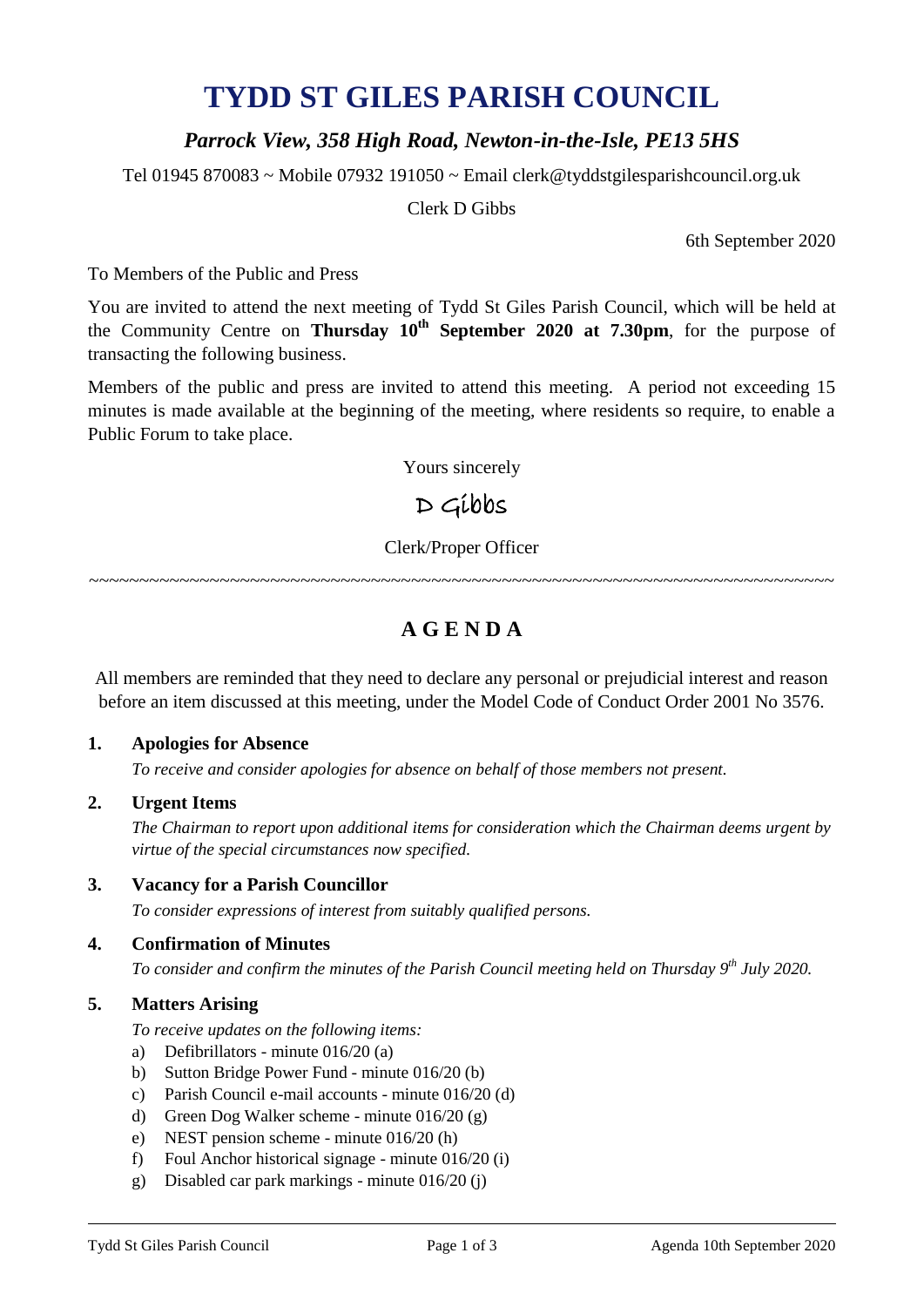- h) Street lighting minute 023/20
- i) Brigstock & Wrens Charity vacancy minute 024/20

#### **6. Police Matters**

*To receive and consider reports from Cambridgeshire Police.*

- **7. Cambridgeshire County Councillor Report** *To receive a report from Cllr Simon King.*
- **8. Fenland District Councillor Report**

*To receive reports from Cllrs Samantha Clark and Chris Seaton.*

#### **9. Parishioner Issues**

*To discuss matters brought to the attention of the Council by Parishioners.*

#### **10. Land Tenancies**

- *a) To consider issues arising from the introduction of the new tenancy agreement.*
- *b) To agree the process for the allocation of vacant land.*

#### **11. Play Equipment**

*To report on current maintenance work and consider future plans for the play equipment.*

#### **12. Correspondence**

*To report on correspondence received.*

#### **13. Planning**

*The following application has been received:*

F/YR20/0655/F - Erect a 1.9 metre high (approx) wooden fence to front boundary of existing dwelling (retrospective) - Fourwinds, Sutton Road, Four Gotes

#### **14. Finance**

- *a) To receive an updated financial statement for the period to the end of August.*
- *b) To approve changes to the Barclays Bank mandate.*
- *c) To approve the following payments:*

| £ 1,904.55 |
|------------|

#### **15. Reports from Members**

*To receive the following updates from members of the Council:*

- a) Highways Cllr Hale-Smith
- b) Churchyard Cllr Doyle
- c) Trees Cllr Mathias
- d) Foul Anchor Cllr Hillam
- e) Community Centre Cllr Carter
- f) Tydd Waterway Path Clerk
- g) Communications Cllr Maxwell

#### **16. Chairman's Closing Remarks**

*Announcement from the Chairman regarding future arrangements.*